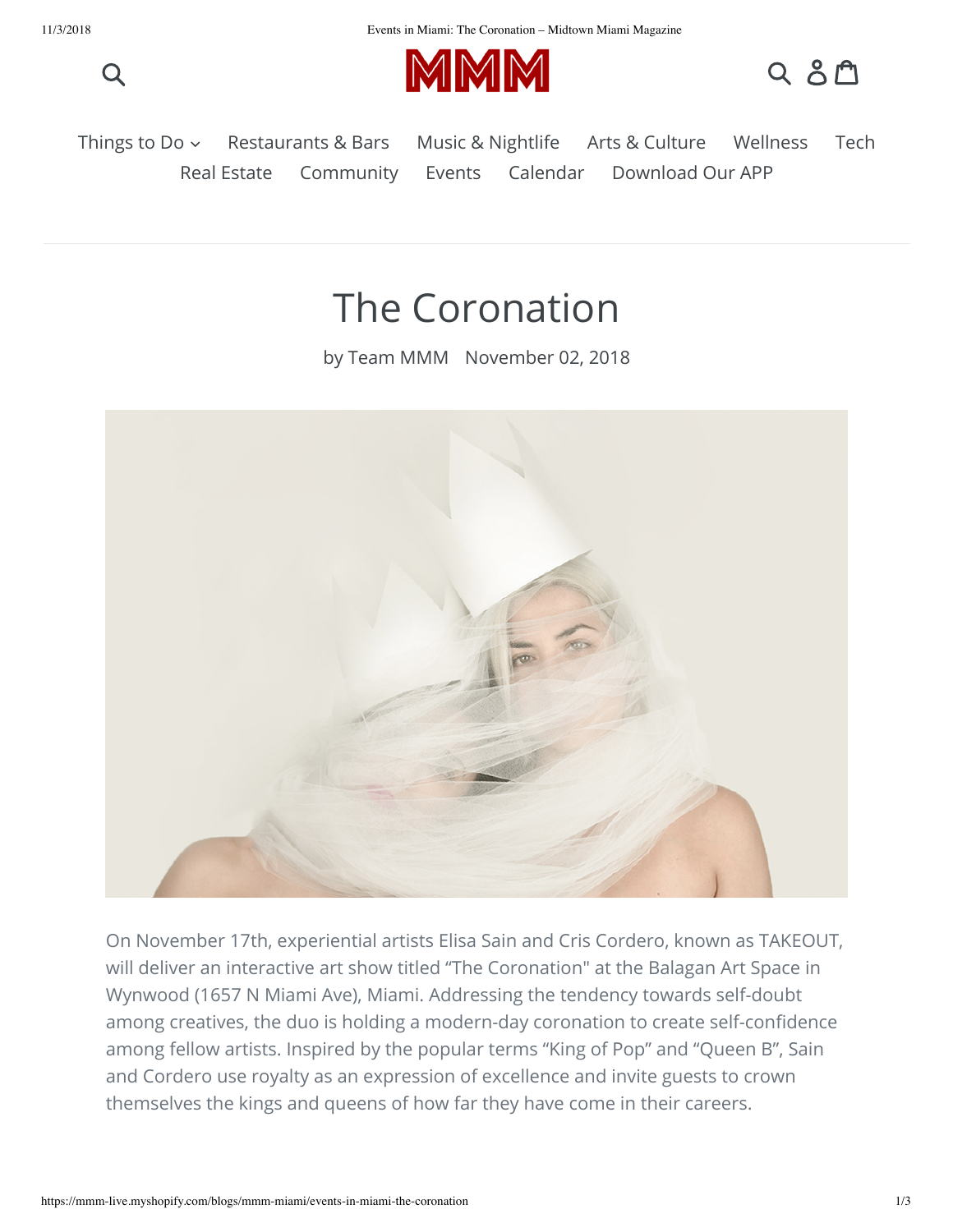Prior to the event, guests will receive a box with the elements to create their own crown, which will serve as their ticket to the event. The Coronation itself will begin with a reception for the newly crowned guests and lead into an evening long showcase by five local artists: Among the performing artists are:

- DJ duo Paperwater
- Morgan Bryson
- Parsa Afsharjavan
- Niki Thais

Each artist will discuss the idea of pop royalty, validation, and the fear of never being enough in their respective fields. By showing common conflicts and insecurities across different art forms, TAKEOUT hopes to evoke confidence among creatives to battle their ever present risks of self-doubt.

"The Coronation" will be held on November 17th, 2018 at the Balagan Art Space, 1657 N Miami Ave, unit 503. Tickets are [available here.](https://mmm-live.myshopify.com/blogs/mmm-miami/www.thecoronation.splashthat.com)

|       |              | Download on the<br><b>App Store</b> | DOWNLOAD<br>THE OFFICIAL MMM APP NOW<br><b>GET IT ON</b><br>Google Play | DESICN DISTR<br>Miami Bead<br>$\boxed{\circ}$ |
|-------|--------------|-------------------------------------|-------------------------------------------------------------------------|-----------------------------------------------|
| SHARE | <b>TWEET</b> | <b>O</b> PIN IT                     | <b>BACK TO MMM MIAMI</b>                                                |                                               |
|       |              |                                     | Search About Us Privacy Policy Partner Portal Help Center Work With Us  |                                               |